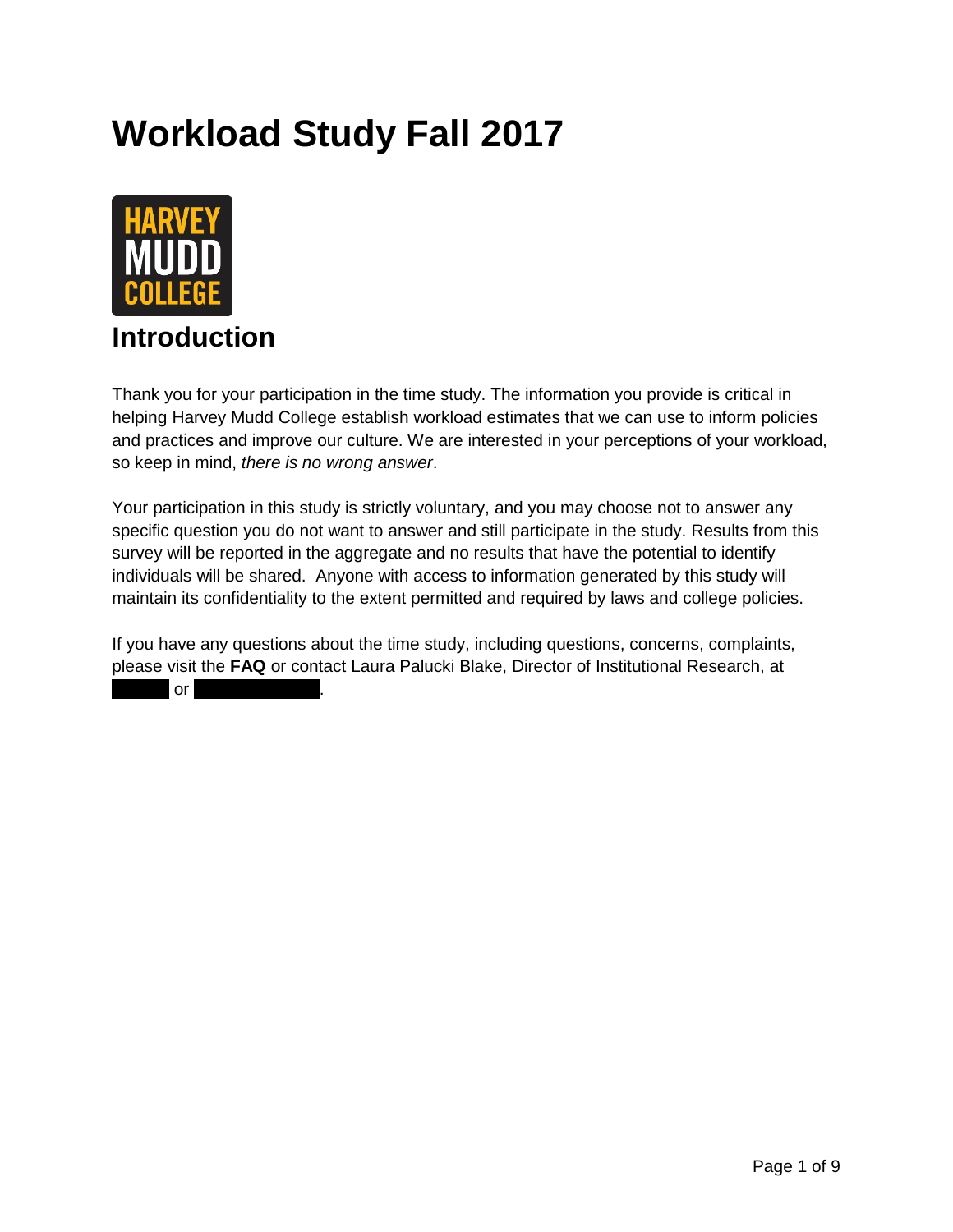|                                                                   |           | past week?  |                    |                     |                       |          |                       |                        |          |                                     |          |          |            |            |            |            |            |            |            |            |            |            |            |               |
|-------------------------------------------------------------------|-----------|-------------|--------------------|---------------------|-----------------------|----------|-----------------------|------------------------|----------|-------------------------------------|----------|----------|------------|------------|------------|------------|------------|------------|------------|------------|------------|------------|------------|---------------|
|                                                                   | W<br>(24) | N/A<br>(23) | $\mathbf 0$<br>(0) | $\mathbf{1}$<br>(1) | $\overline{2}$<br>(2) | 3<br>(3) | $\overline{4}$<br>(4) | $5\phantom{.0}$<br>(5) | 6<br>(6) | $\overline{7}$<br>$\left( 7\right)$ | 8<br>(8) | 9<br>(9) | 10<br>(10) | 11<br>(11) | 12<br>(12) | 13<br>(13) | 14<br>(14) | 15<br>(15) | 16<br>(16) | 17<br>(17) | 18<br>(18) | 19<br>(19) | 20<br>(20) | $21+$<br>(21) |
| course1 Is Not<br>Empty                                           |           |             |                    |                     |                       |          |                       |                        |          |                                     |          |          |            |            |            |            |            |            |            |            |            |            |            |               |
| \${e://Field/course1<br>$\rightarrow$                             |           |             |                    |                     |                       |          |                       |                        |          |                                     |          |          |            |            |            |            |            |            |            |            |            |            |            |               |
| course2 Is Not<br>Empty                                           |           |             |                    |                     |                       |          |                       |                        |          |                                     |          |          |            |            |            |            |            |            |            |            |            |            |            |               |
| \$(e://Field/course2<br>$\rightarrow$                             |           |             |                    |                     |                       |          |                       |                        |          |                                     |          |          |            |            |            |            |            |            |            |            |            |            |            |               |
| course3 Is Not<br>Empty                                           |           |             |                    |                     |                       |          |                       |                        |          |                                     |          |          |            |            |            |            |            |            |            |            |            |            |            |               |
| \${e://Field/course3<br>$\left\{\frac{1}{2}, \frac{1}{2}\right\}$ |           |             |                    |                     |                       |          |                       |                        |          |                                     |          |          |            |            |            |            |            |            |            |            |            |            |            |               |
| course4 Is Not<br>Empty                                           |           |             |                    |                     |                       |          |                       |                        |          |                                     |          |          |            |            |            |            |            |            |            |            |            |            |            |               |
| \${e://Field/course4<br>$\frac{16\pi}{3}$                         |           |             |                    |                     |                       |          |                       |                        |          |                                     |          |          |            |            |            |            |            |            |            |            |            |            |            |               |
| course5 Is Not<br>Empty                                           |           |             |                    |                     |                       |          |                       |                        |          |                                     |          |          |            |            |            |            |            |            |            |            |            |            |            |               |
| \${e://Field/course5<br>$\rightarrow$                             |           |             |                    |                     |                       |          |                       |                        |          |                                     |          |          |            |            |            |            |            |            |            |            |            |            |            |               |
| course6 Is Not<br>Empty                                           |           |             |                    |                     |                       |          |                       |                        |          |                                     |          |          |            |            |            |            |            |            |            |            |            |            |            |               |
| $E(e)/\text{Field}/\text{course6}$<br>$\rightarrow$               |           |             |                    |                     |                       |          |                       |                        |          |                                     |          |          |            |            |            |            |            |            |            |            |            |            |            |               |
| course7 Is Not<br>Empty                                           |           |             |                    |                     |                       |          |                       |                        |          |                                     |          |          |            |            |            |            |            |            |            |            |            |            |            |               |
| \${e://Field/course7<br>$\frac{1}{\sqrt{2}}$                      |           |             |                    |                     |                       |          |                       |                        |          |                                     |          |          |            |            |            |            |            |            |            |            |            |            |            |               |
| course8 Is Not<br>Empty                                           |           |             |                    |                     |                       |          |                       |                        |          |                                     |          |          |            |            |            |            |            |            |            |            |            |            |            |               |
| \${e://Field/course8<br>$\longrightarrow$                         |           |             |                    |                     |                       |          |                       |                        |          |                                     |          |          |            |            |            |            |            |            |            |            |            |            |            |               |
| course9 Is Not<br>Empty                                           |           |             |                    |                     |                       |          |                       |                        |          |                                     |          |          |            |            |            |            |            |            |            |            |            |            |            |               |
| \$(e://Field/course9<br>$\rightarrow$                             |           |             |                    |                     |                       |          |                       |                        |          |                                     |          |          |            |            |            |            |            |            |            |            |            |            |            |               |
|                                                                   |           |             |                    |                     |                       |          |                       |                        |          |                                     |          |          |            |            |            |            |            |            |            |            |            |            |            |               |
|                                                                   |           |             |                    |                     |                       |          |                       |                        |          |                                     |          |          |            |            |            |            |            |            |            |            |            |            |            |               |

## 1. How many hours, outside of class or lab time, did you spend on each of your courses this past week?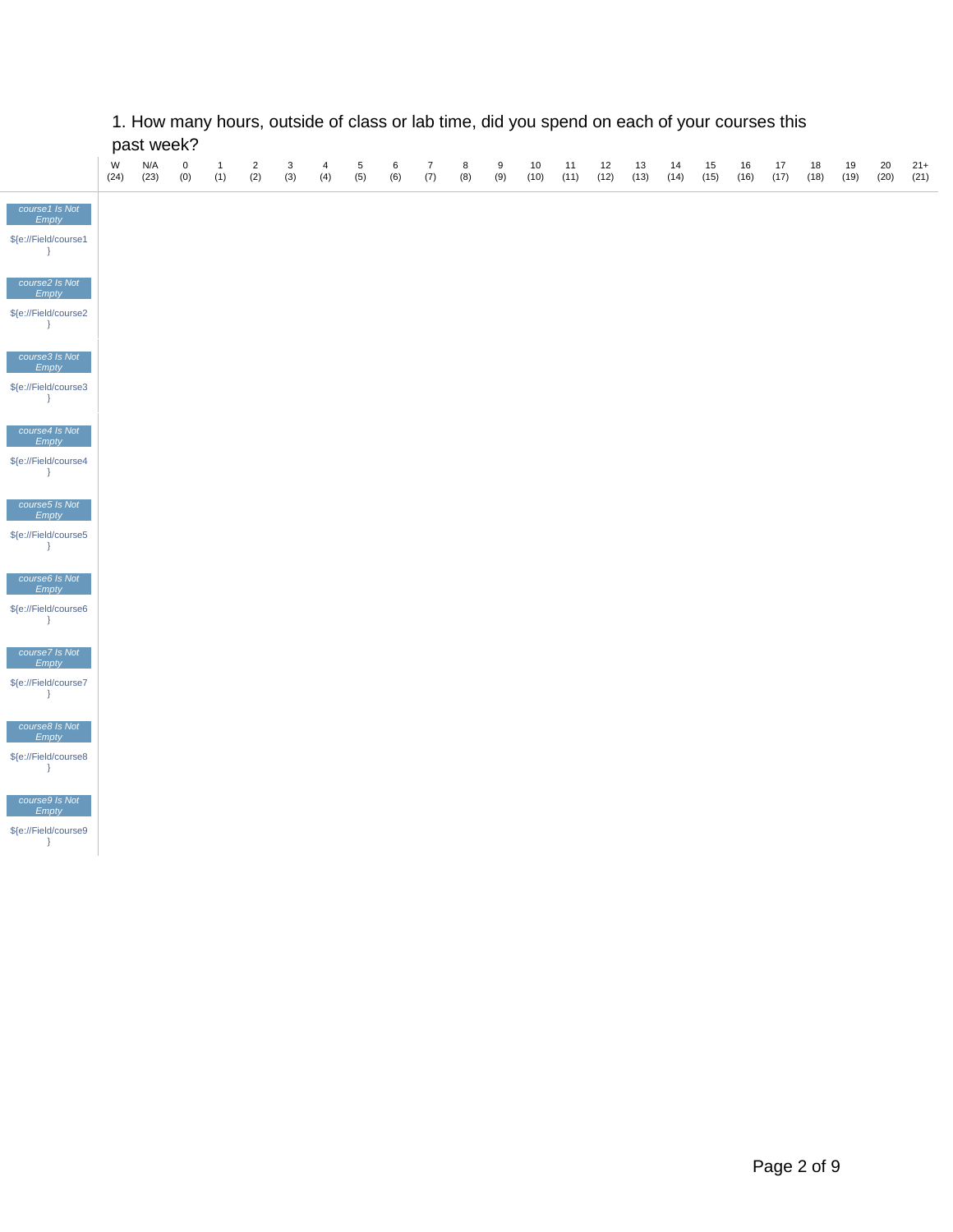2. I had enough time to adequately complete the required work for each of my courses this past week.  $\overline{1}$ 

|                                               | Yes | <b>No</b> |
|-----------------------------------------------|-----|-----------|
| course1 Is Not Empty<br>\${e://Field/course1} |     |           |
| course2 Is Not Empty<br>\${e://Field/course2} |     |           |
| course3 Is Not Empty<br>\${e://Field/course3} |     |           |
| course4 Is Not Empty<br>\${e://Field/course4} |     |           |
| course5 Is Not Empty<br>\${e://Field/course5} |     |           |
| course6 Is Not Empty<br>\${e://Field/course6} |     |           |
| course7 Is Not Empty<br>\${e://Field/course7} |     |           |
| course8 Is Not Empty<br>\${e://Field/course8} |     |           |
| course9 Is Not Empty<br>\${e://Field/course9} |     |           |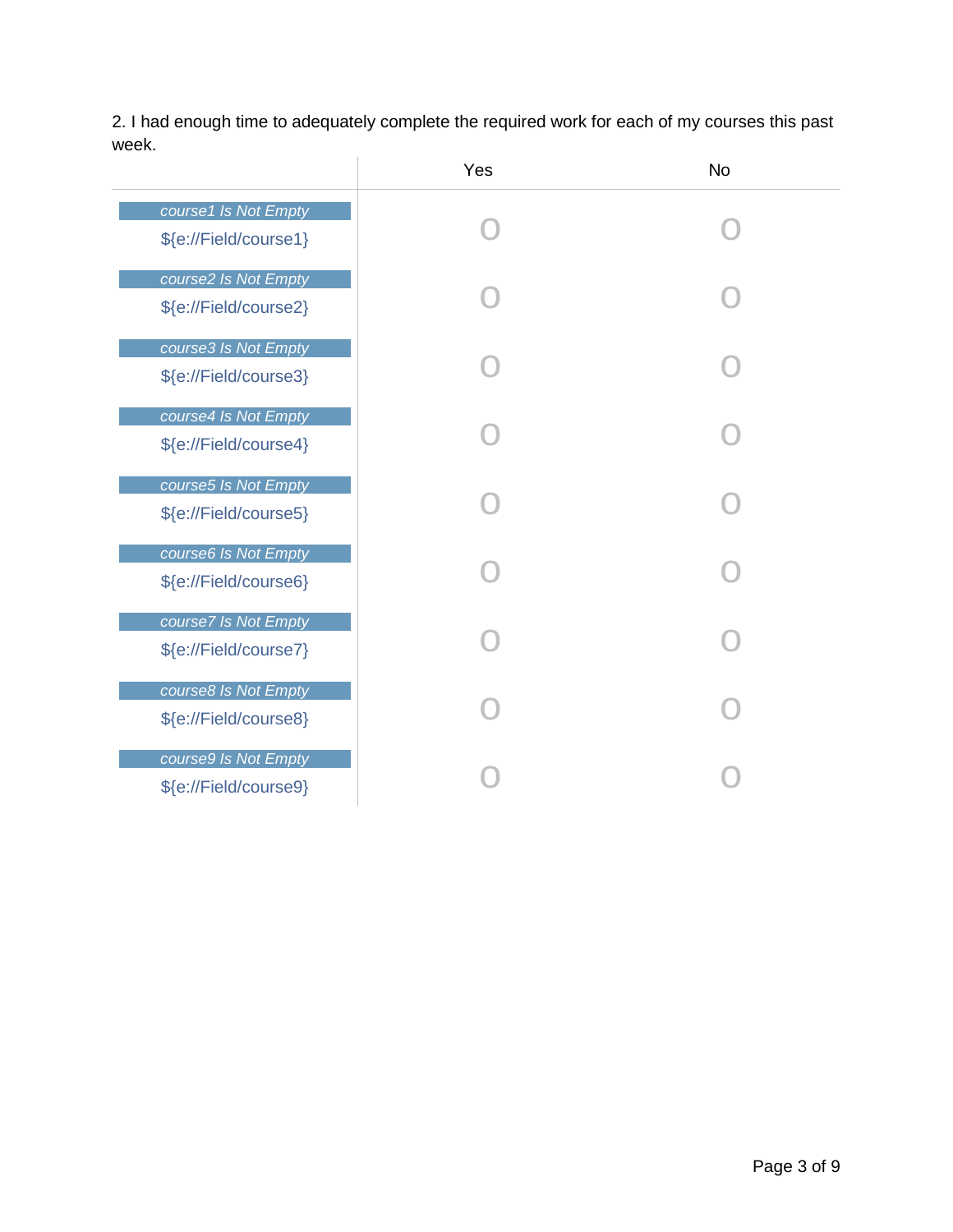|                                               | Yes | <b>No</b> |
|-----------------------------------------------|-----|-----------|
| course1 Is Not Empty<br>\${e://Field/course1} |     |           |
| course2 Is Not Empty<br>\${e://Field/course2} |     |           |
| course3 Is Not Empty<br>\${e://Field/course3} |     |           |
| course4 Is Not Empty<br>\${e://Field/course4} |     |           |
| course5 Is Not Empty<br>\${e://Field/course5} |     |           |
| course6 Is Not Empty<br>\${e://Field/course6} |     |           |
| course7 Is Not Empty<br>\${e://Field/course7} |     |           |
| course8 Is Not Empty<br>\${e://Field/course8} |     |           |
| course9 Is Not Empty<br>\${e://Field/course9} |     |           |

3. I had the resources and support (e.g., office hours, tutoring, AE) to adequately complete the required work for each of my courses this past week.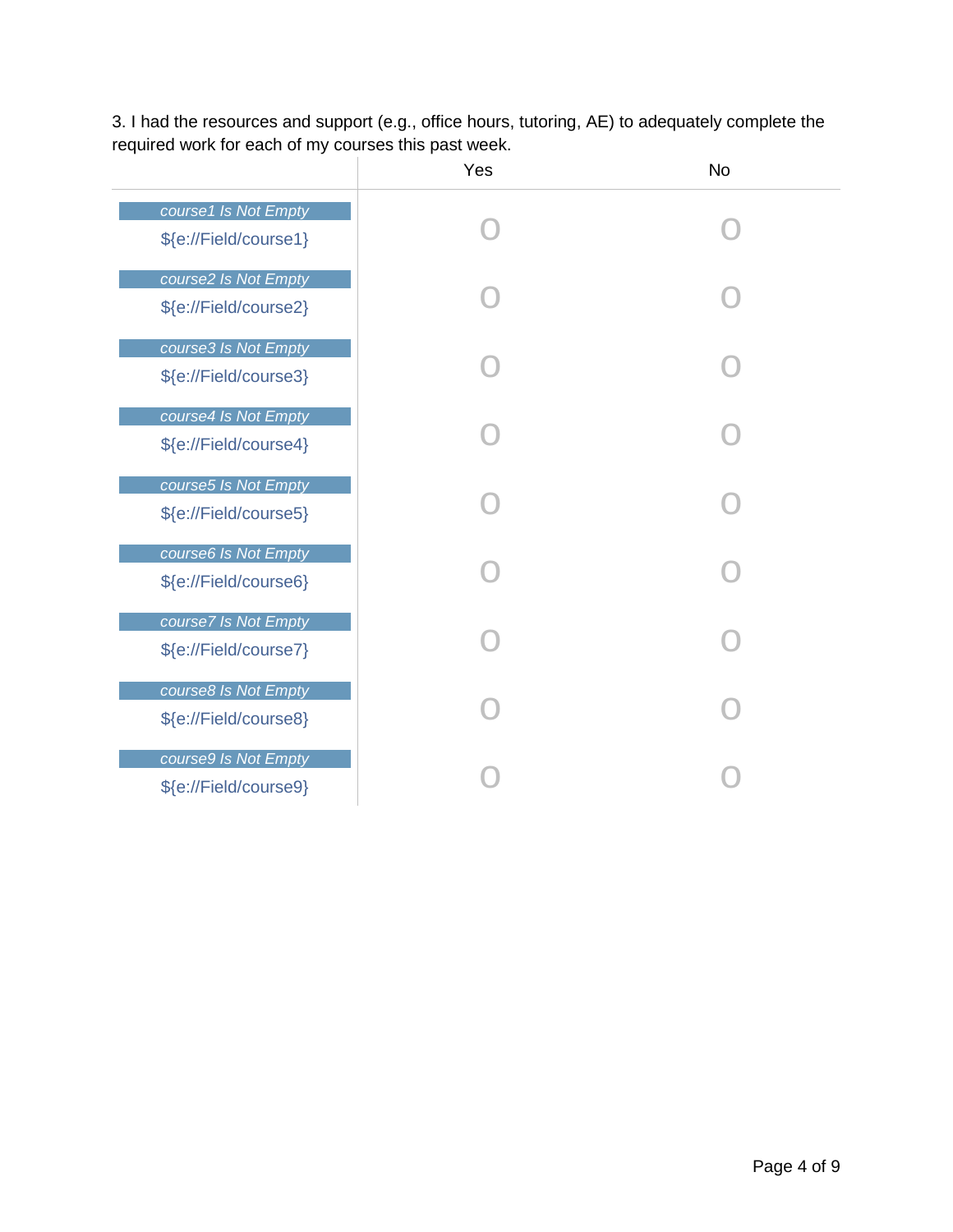4. I feel satisfied with my performance in each of my courses this past week.

|                                               | Yes | <b>No</b> |
|-----------------------------------------------|-----|-----------|
| course1 Is Not Empty<br>\${e://Field/course1} |     |           |
| course2 Is Not Empty<br>\${e://Field/course2} |     |           |
| course3 Is Not Empty<br>\${e://Field/course3} |     |           |
| course4 Is Not Empty<br>\${e://Field/course4} |     |           |
| course5 Is Not Empty<br>\${e://Field/course5} |     |           |
| course6 Is Not Empty<br>\${e://Field/course6} |     |           |
| course7 Is Not Empty<br>\${e://Field/course7} |     |           |
| course8 Is Not Empty<br>\${e://Field/course8} |     |           |
| course9 Is Not Empty<br>\${e://Field/course9} |     |           |
|                                               |     |           |

Page Break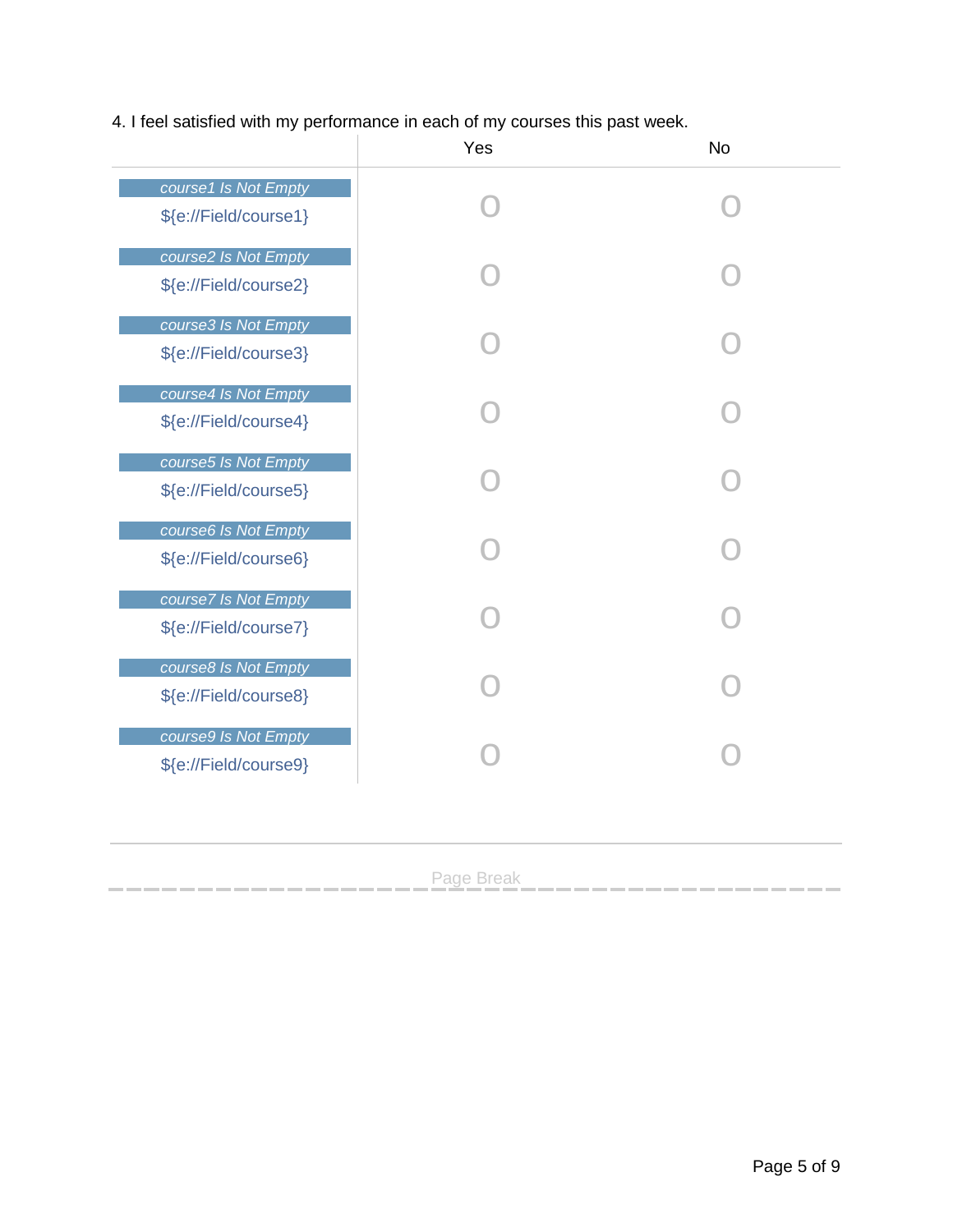5 This past week, did you explore topics more in depth on your own, even though it was not required for class?  $\overline{1}$ 

|                                               | Yes | <b>No</b> |
|-----------------------------------------------|-----|-----------|
| course1 Is Not Empty<br>\${e://Field/course1} |     |           |
| course2 Is Not Empty<br>\${e://Field/course2} |     |           |
| course3 Is Not Empty<br>\${e://Field/course3} |     |           |
| course4 Is Not Empty<br>\${e://Field/course4} |     |           |
| course5 Is Not Empty<br>\${e://Field/course5} |     |           |
| course6 Is Not Empty<br>\${e://Field/course6} |     |           |
| course7 Is Not Empty<br>\${e://Field/course7} |     |           |
| course8 Is Not Empty<br>\${e://Field/course8} |     |           |
| course9 Is Not Empty<br>\${e://Field/course9} |     |           |
|                                               |     |           |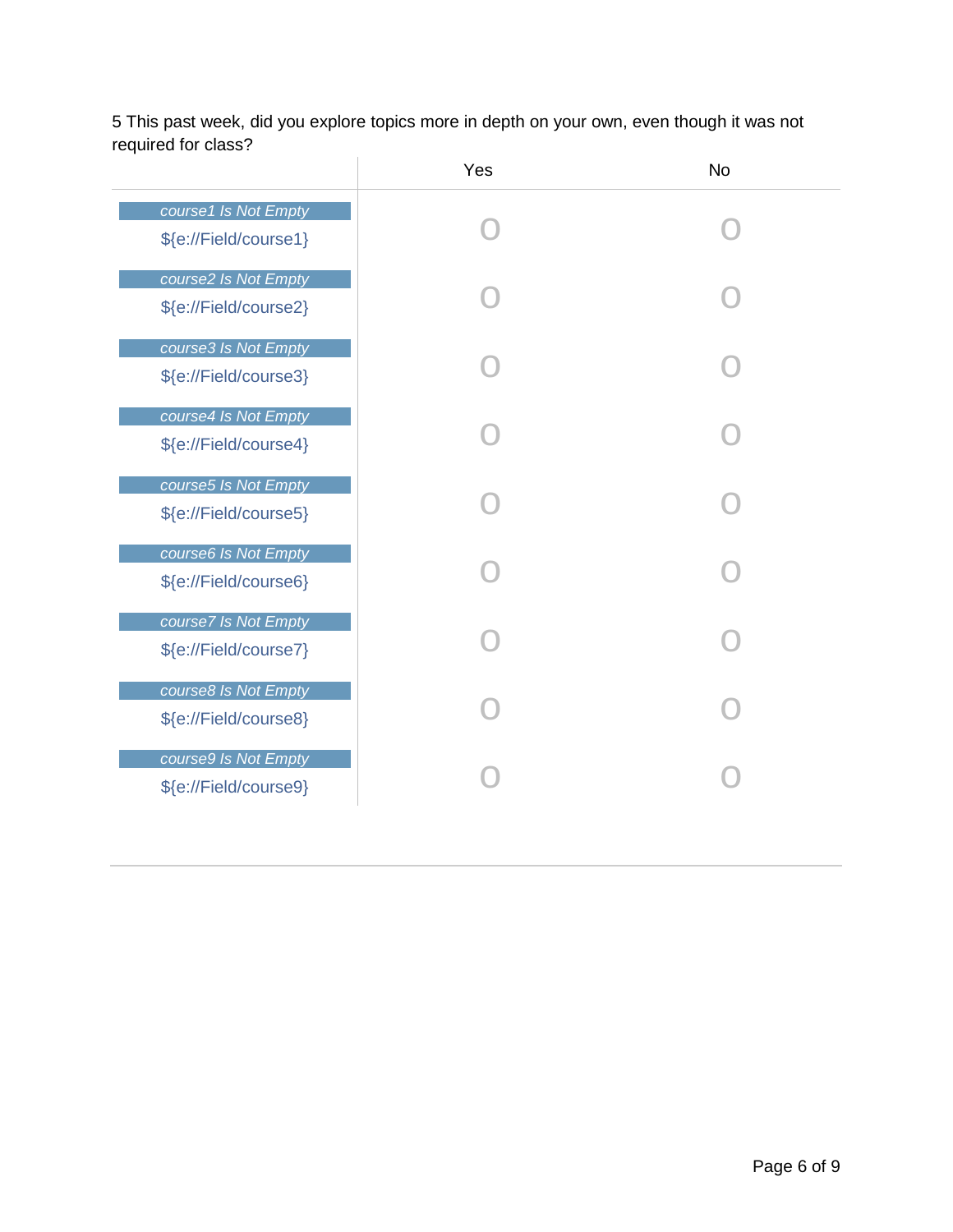6. I had enough time this past week for: (these categories may overlap in your life)

| Yes | <b>No</b> | Not a relevant<br>concern |
|-----|-----------|---------------------------|
|     |           |                           |
|     |           |                           |
|     |           |                           |
|     |           |                           |
|     |           |                           |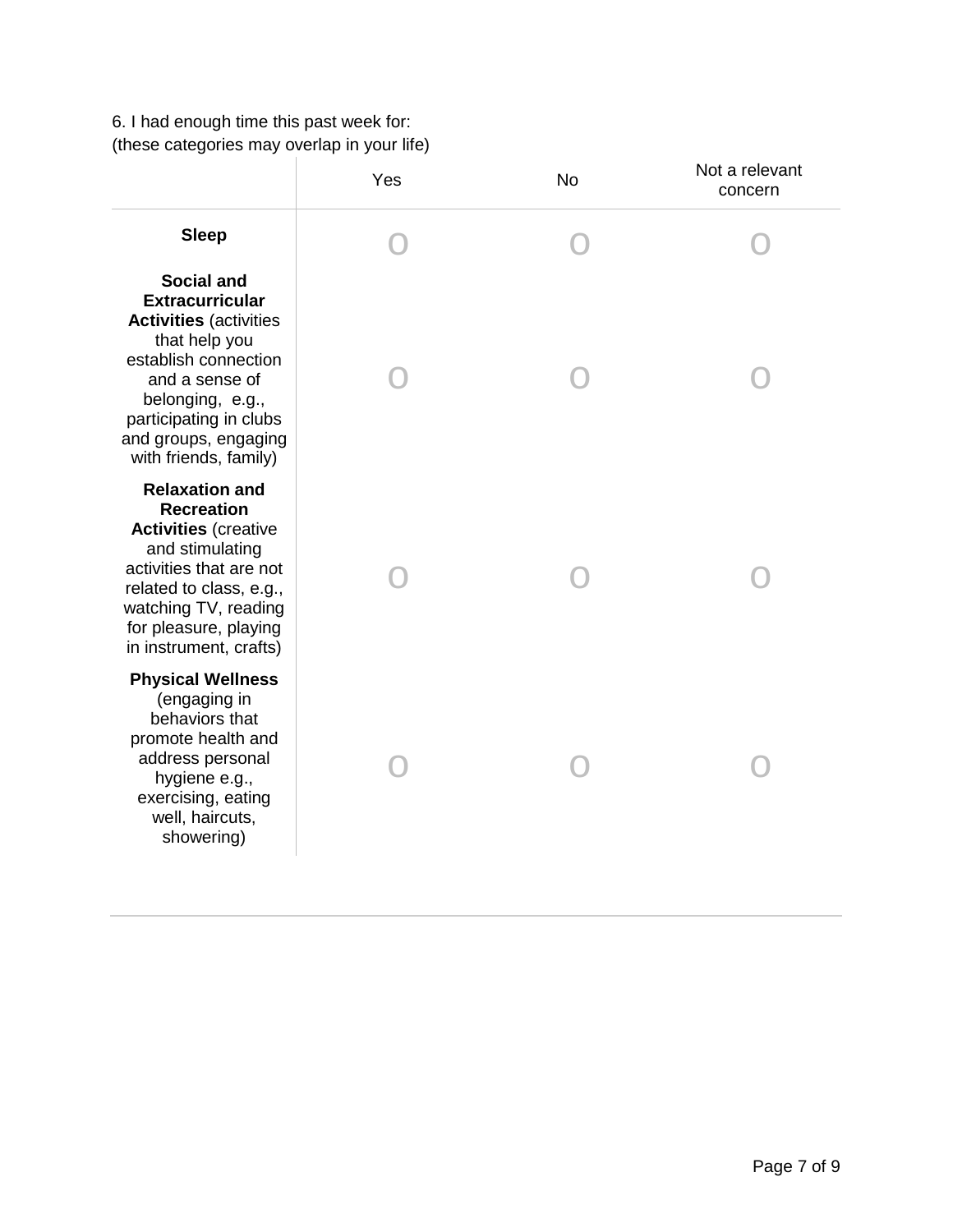7 . I had enough time this past week for: (these categories may overlap in your life)

|                                                                                                                                                                                                                                                                               | Yes | <b>No</b> | Not a relevant<br>concern |
|-------------------------------------------------------------------------------------------------------------------------------------------------------------------------------------------------------------------------------------------------------------------------------|-----|-----------|---------------------------|
| <b>Emotional Wellness</b><br>(activities that help<br>you cope with<br>challenges, e.g.,<br>visiting therapist,<br>checking in with<br>family or friends)                                                                                                                     |     |           |                           |
| <b>Self-Reflection</b><br>(activities that help<br>you establish a set of<br>guiding principles for<br>life, e.g., meditation<br>or religious<br>expression)                                                                                                                  |     |           |                           |
| <b>Multicultural</b><br><b>Wellness (activities</b><br>that connect you to<br>your own cultural<br>background or help<br>you become<br>knowledgeable about<br>the culture of others<br>e.g., attending a<br>diversity lecture or<br>event, active<br>membership in a<br>club) |     |           |                           |
| <b>Career Planning</b><br>(activities that help<br>you prepare for your<br>future, e.g., talking to<br>a professor about<br>career or grad school<br>options, visiting<br>career planning,<br>writing a resume or<br>cover letter,<br>researching<br>internships or REUs)     |     |           |                           |